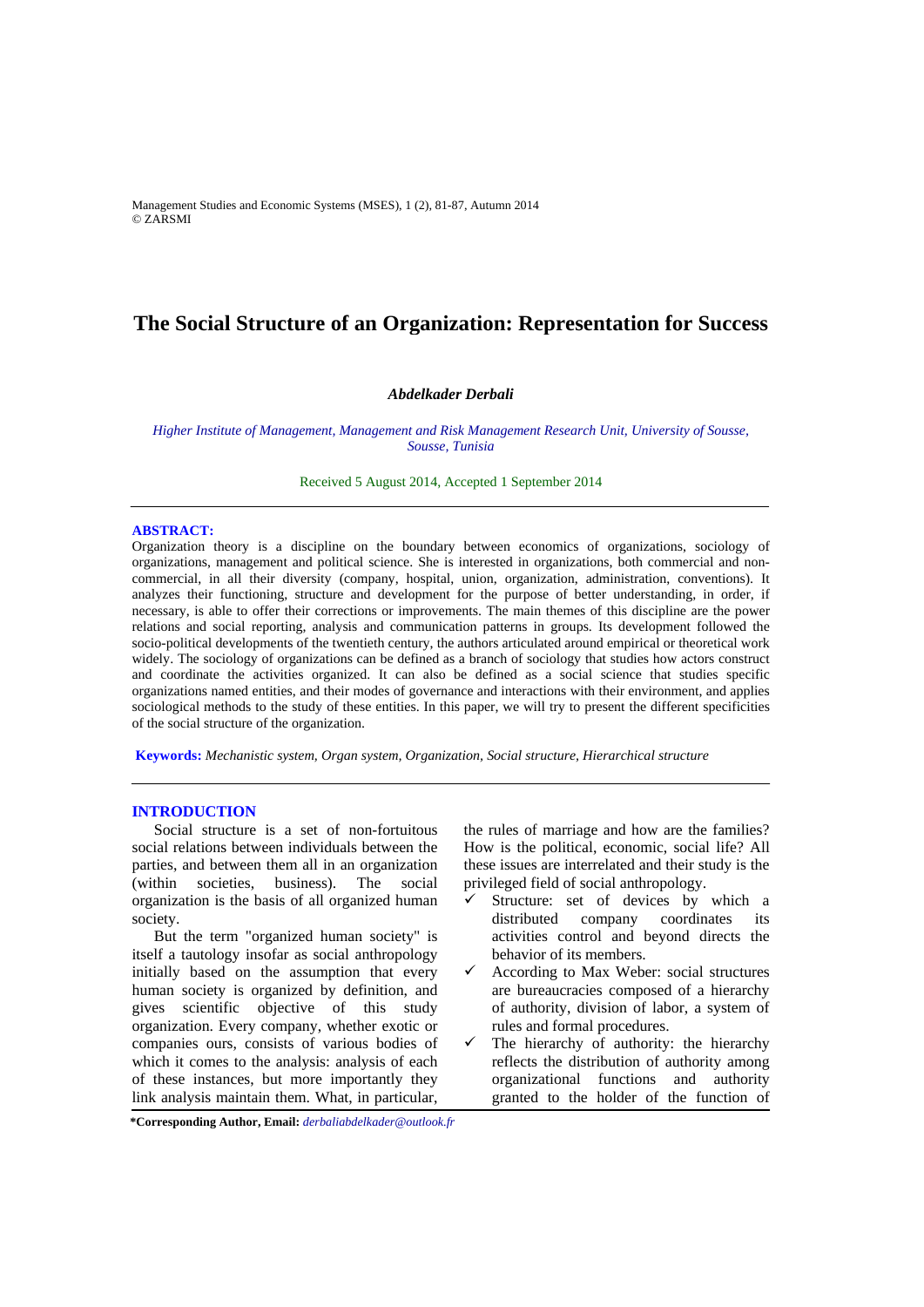certain rights.

- $\checkmark$  Division of labor: It defines the division of responsibilities and is interested in teaming modes of work organizational units.
- $\checkmark$  Mechanisms provided: The rules and procedures specify how decisions should be made and the process of the work done.

This paper is composed by seven sections. In the first section, we are presented the introduction. In the second section, we cited the mechanistic system to organ system. The third section conserved for the presentation of the set of functions that formally all the missions of each unit of the organization. We raised the relation between departments in the fourth section. The fifth section reserved for the presentation of the dimensions of the social structure of the organization. In the sixth section we exposed the different types of organizational structures. Finally, we conclude in the last section.

## **The Mechanistic System to Organ System The Hierarchy of Authority**

This is how an organization structure decision making and defined formal power assigned to each position (table 1).

## **The Division of Labor**

It covers the various ways to divide tasks and travails to achieve the desired objectives (distribution of responsibilities). See table 2.

### **Rules and Procedures**

The rules are formal and written statements that state what behaviors and decisions considered acceptable and unacceptable for members of the organization. Procedures are sequences (steps) of predetermined steps that managers and employees must comply in performing their tasks and their ways of dealing with problems (tables 3 and 4).

### **Table 1: Mechanistic system and organic system**

| <b>Mechanistic system</b>                                                                                                                          |                                                                            | Organic system |  |  |
|----------------------------------------------------------------------------------------------------------------------------------------------------|----------------------------------------------------------------------------|----------------|--|--|
| Participation in decisions is limited since they are mostly<br>taken at the highest hierarchy which is the hallmark of a<br>strong centralization. | Centralization and distribution of decision-making at<br>different levels. |                |  |  |

### **Table 2: Mechanistic system and organic system**

| <b>Mechanistic system</b>                                                                                                                                                                                                                                                                                                                                                       | <b>Organic system</b>                                                                                                                                                                                                                              |
|---------------------------------------------------------------------------------------------------------------------------------------------------------------------------------------------------------------------------------------------------------------------------------------------------------------------------------------------------------------------------------|----------------------------------------------------------------------------------------------------------------------------------------------------------------------------------------------------------------------------------------------------|
| This system conforms to what Smith said that more the<br>division of labor is great in a larger organization was the<br>effectiveness thereof. Employees including those at the<br>bottom of scale and performs simple routine tasks requiring<br>little skill, so; frustration, indifference see hostility at work,<br>low productivity, poor quality, risk of acute conflict. | Delegation of decision making to lower levels of the<br>organization, which fosters a sense of responsibility among<br>staff about the tasks which the award highlights the place<br>with tasks, needs and objectives of the 'entire organization. |

### **Table 3: Mechanistic and organic system**

| <b>Mechanistic system</b>                                                                                                                                                                                  | Organic system                                                                                                  |
|------------------------------------------------------------------------------------------------------------------------------------------------------------------------------------------------------------|-----------------------------------------------------------------------------------------------------------------|
| In this system there is a tendency to enact (declare) uniform<br>rules for carrying out the tasks and decisions. The rules and<br>procedures are carefully defined that is to say extremely<br>formalized. | Managers are generally aware of the fact that excessive<br>rules and procedures can be too régide organization. |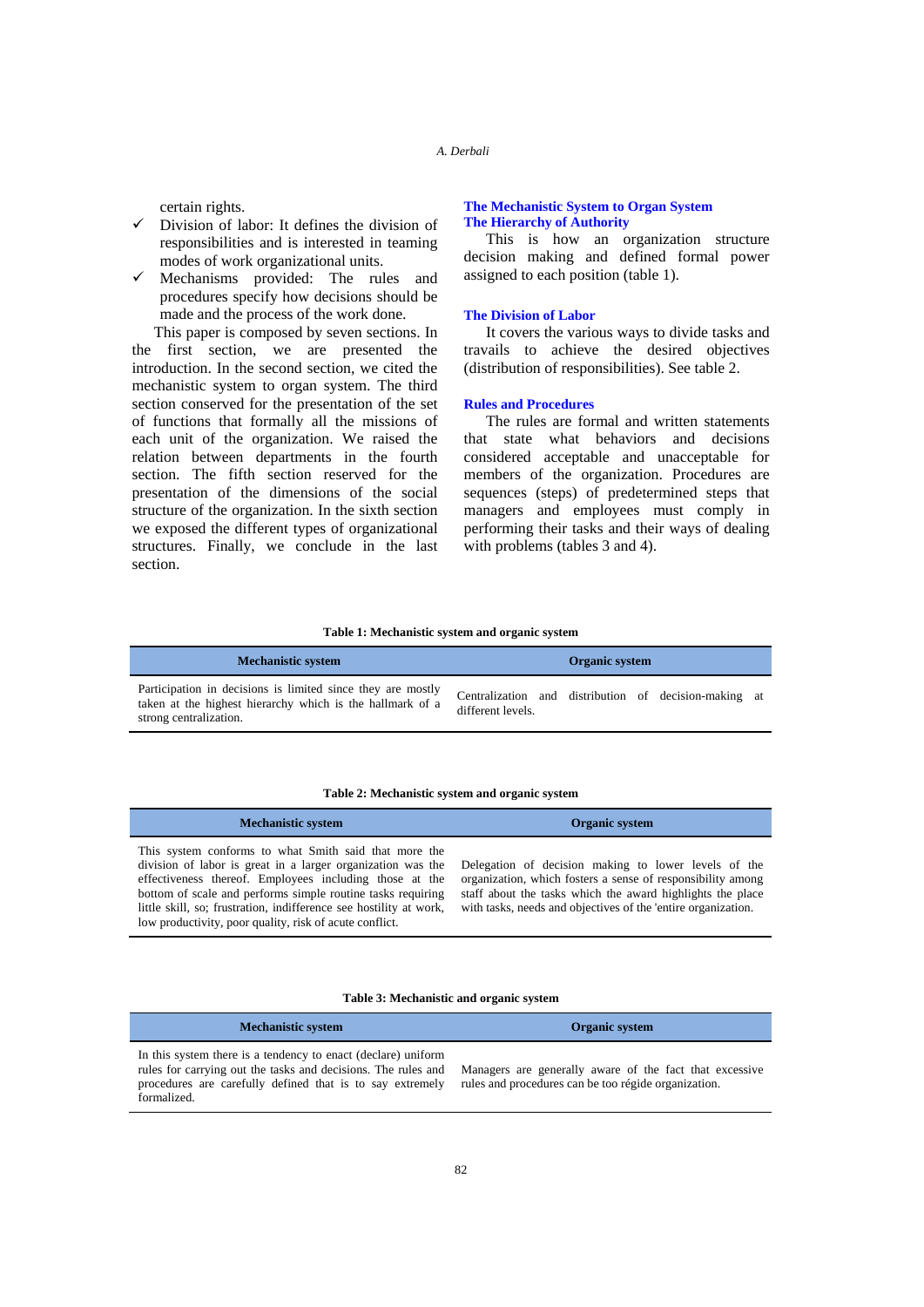|                             | <b>Mechanistic system</b> | <b>Organic system</b> |  |  |
|-----------------------------|---------------------------|-----------------------|--|--|
| <b>Hierarchy</b>            | Centralized               | Decentralized         |  |  |
| Division of labor           | Very precise              | Lax                   |  |  |
| <b>Rules and Procedures</b> | Too large                 | Few in number         |  |  |

### **Table 4: Degree of mechanistic and organic system**

### **Production / Implementation / Results**

In the conventional design structure is the set of functions that formally all the missions of each unit of the organization. Its functions are often reduced to four: leadership, planning, organization and control.

From 1916, Henry Fayol had advanced to administrate was planning, organizing, controlling, coordinating and controlling. The thought of Fayol serves references to many authors. Defining the functions as envisaged by Fayol; one of the foundations of thinking about the structure and the organization.

## **Executive Function (Command)**

Is the keystone (main) since management is to implement the economic and human terms of concepts developed for the live company grows and is sustainable.

## **Planning Function**

It consists of structuring business activities in the guide so as to achieve the objectives, that is to say, the quantitative and qualitative results expected in the future.

### **The Organization Function**

It describes the framework must be the embodiment of tasks (division of labor), the type of relationship of authority adopted. In this spirit organize becomes implement static elements in a dynamic design that takes account of men, their functions and interactions of their communication systems.

### **Function Control**

It corresponds to the establishment of an evaluation process that is to say performance measurement and identification of necessary remedial effects. Discussions on the procedures to be coated (have) the organization to be effective it is to say optimize the performance of its functions remains very current.

## **Relations between Departments The Differentiation**

To cope with the demands and external constraints, the organization must be divided into sub-systems (hence the idea of differentiation), each of which will support a particular segment of the environment. The authors consider that differentiation goes beyond splitting the organization in different units (specialization).

To adapt to the environment as differentiation refers to differences in attitudes and behaviors of each segment of the organization. The behavior of each specific unit is due 4 differentiating factors:

- The objectives of each division.
- The time horizon for each unit share their work groups are oriented towards the short term while others fall in the medium and long term.
- Interpersonal relationships.
- The degree of formalization of the internal structure.

### **Integration**

To be effective, the organization cannot be based exclusively on the principle of differentiation. Different units need to work together and work together to achieve organizational goals: the integration process. Upon more units are differentiated more they need integration. Dialogue and confrontation of points of view are essential means of integration.

## **The Dimensions of the Social Structure of the Organization**

- **Complexity**   $\checkmark$  It refers to the horizontal and vertical
- differentiation.
- The size is a key factor in the organization is more complex large more complexes it is.
- The organization is more complex, the need for communication is to feel.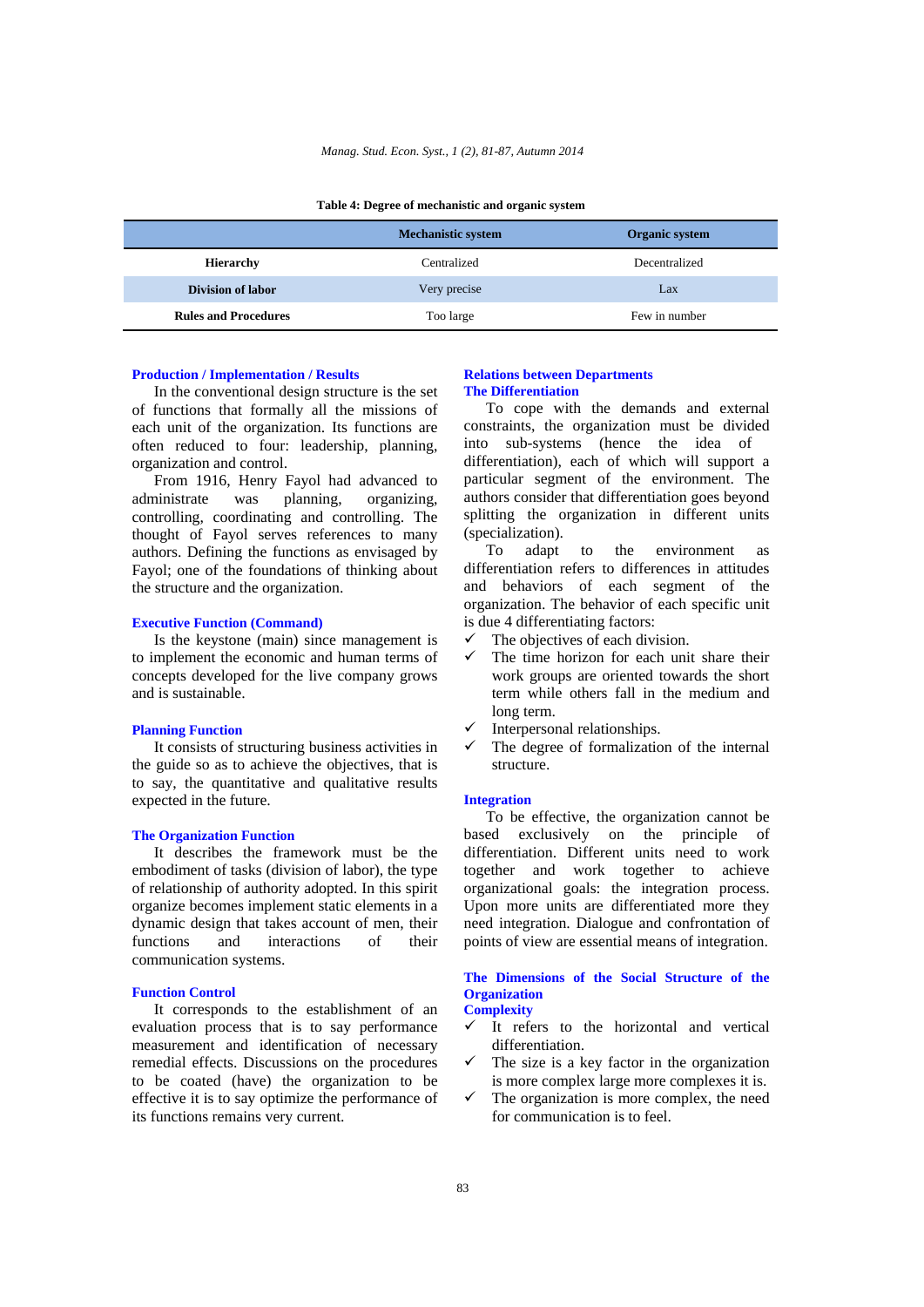## **Centralization**

It should answer the question. In what level are decisions t made? In a decentralized organization, decisions are made by people who are close to the situation in question.

### **The Formalization**

It is the degree of precision in the definition of functions and connections. Indices formalization is: written policies, procedures manuals. The formalization allows you to:

- $\checkmark$  Reduce the discretion of employees in carrying out their activities.
- Increase the control exercised by the leaders.

A less formal organization is qualified informal (it's a flexible and spontaneous organization). A formal organization is qualified impersonal (table 5).

## **The Different Types of Organizational Structures The Functional Structure**

To cope with the technical complexity, Taylor developed the functional structure. It is based on the principle of functional division of authority (the basic idea is to combine the concepts of authority and expertise). Any employee depends on several counts each having authority in his own domain (table 6).

## **The Hierarchical Structure**

It was developed by Fayol given the limitations presented by the functional structure. It is based on unity of command. Each subordinate depend only one supervisor. It combines formal authority and power. The division of responsibilities can be done by product, production unit (table 7).

### **Table 5: Analyze of the dimension of the social structure of the organization**

|                     | <b>Complexity</b> | <b>Formalization</b> | <b>Centralization</b> |
|---------------------|-------------------|----------------------|-----------------------|
| Organic             | Low               | Low                  | Low                   |
| <b>Mechanistic</b>  | High              | High                 | High                  |
| <b>Bureaucratic</b> | High              | High                 | High                  |

#### **Table 6: Benefits and disadvantages of the functional structure**

| <b>Advantages</b>                                              | <b>Disadvantages</b>                                                                                                           |
|----------------------------------------------------------------|--------------------------------------------------------------------------------------------------------------------------------|
| Effective control<br>High skills because of the specialization | Multiplicity of command<br>Conflict of authority<br>Lack of cooperation between the responsible<br>✓<br>Communication problems |

### **Table 7: Benefits and disadvantages of the hierarchical structure**

|   | <b>Advantages</b>                                                                 | <b>Disadvantages</b>                                                                                                                                                                       |
|---|-----------------------------------------------------------------------------------|--------------------------------------------------------------------------------------------------------------------------------------------------------------------------------------------|
| ✓ | Simplicity<br>Resolve conflicts quickly and provide stability to the<br>structure | No specialization<br>Rigidity respond to changes<br>Excessive respect for hierarchy and difficulty of<br>communication between officers of different services<br>(slow at decision making) |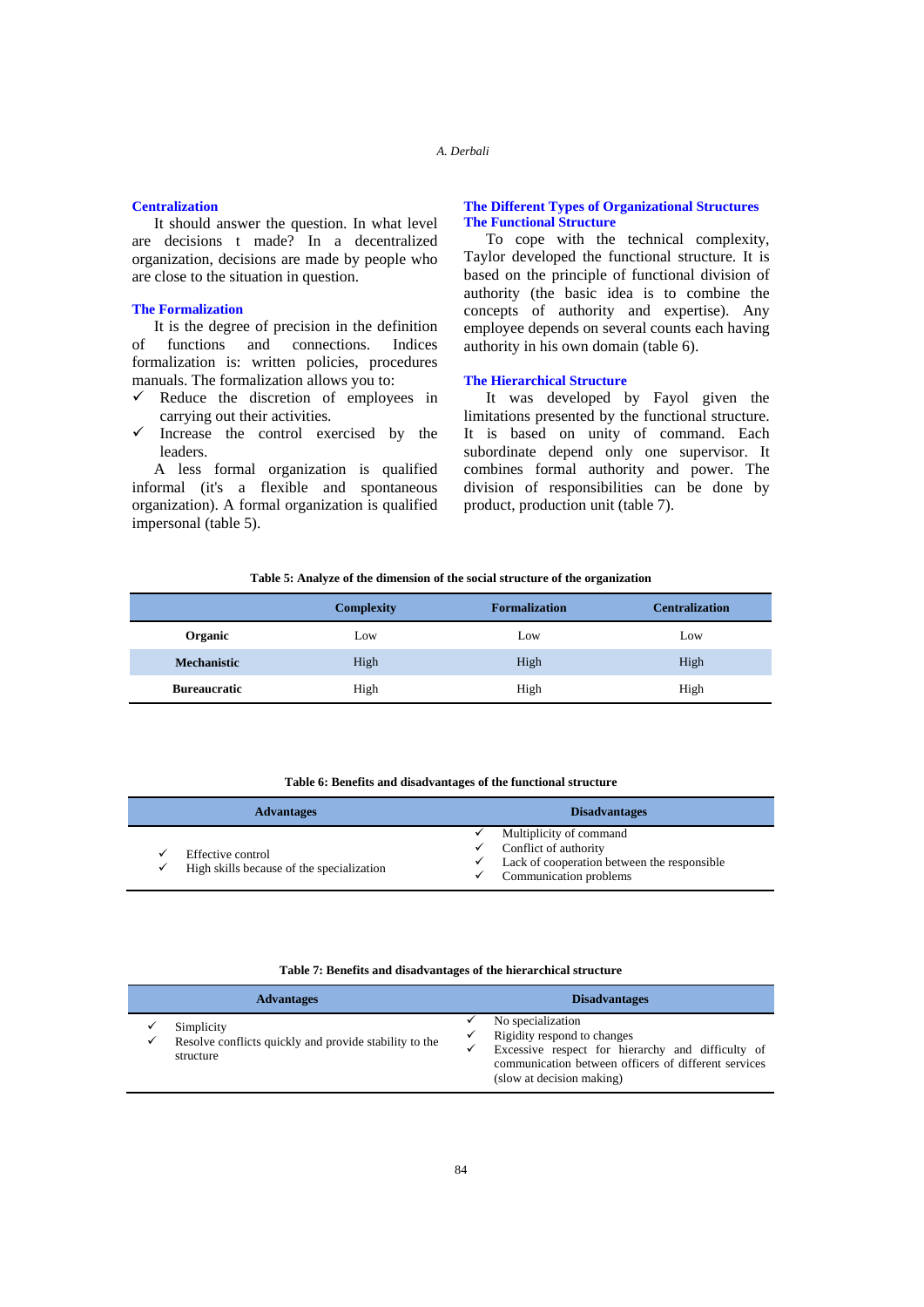It combines (Alliance) functional structure and the hierarchical structure is a compromise between these two types of structure. It is based on the principle of command and prompted the need for organs of thoughts composed of specialists. The authority is shared between business leaders who are located in line and functional leaders who are located in Staff (orders and rules of council). See table 8.

### **The Divisional Structure**

The division is done by product, region or customer this type of structure based on the principle of delegation of authority, decisionmaking, authority and responsibility. This structure is characterized by the autonomy of each division. It is particularly suitable for companies of a certain size to diverse and complex production (table 9).

## **The Matrix Structure**

This structure combines the functional structure and the divisional structure; it is based on a duality of command. The matrix structure is composed of functional department and project manager (or products). Functional departments dealing with objectives of specialization and product managers coordinate.

Therefore each employee depends simultaneously a project (or product) and a functional manager (table 10).

## **The Network Structure**

This is a relatively new form of organization. Formal properties that connect the units of an organization to each other are replaced by a partnership between several organizations. In a network the necessary goods are distributed among the different partners so we cannot say that one organization of the product as well as or network service but the network as a whole is the producer or supplier. At this structure relative independence in decision making makes possible experimentation and learning. The result of this learning can be quickly disseminated across the network (table 11).

**Table 8: Benefits and disadvantages of the functional hierarchical structure** 

| <b>Advantages</b>                                                                   |   | <b>Disadvantages</b>                                                                           |
|-------------------------------------------------------------------------------------|---|------------------------------------------------------------------------------------------------|
| Respect for the unity of command<br>Specialization<br>Better control of the problem | ✓ | Additional costs by creating a Staff<br>Potential conflicts between operational and functional |

## **Table 9: Benefits and disadvantages of the divisional structure**

| <b>Advantages</b>                                                           | <b>Disadvantages</b>                                                                                                                                              |  |
|-----------------------------------------------------------------------------|-------------------------------------------------------------------------------------------------------------------------------------------------------------------|--|
| Motivation<br>Greater flexibility<br>✓<br>Risk minimization<br>$\checkmark$ | Problem of coordination of efforts<br>Potential conflicts of interest between divisions<br>$\checkmark$<br>The costs are very high due to logistical independence |  |

### **Table 10: Benefits and disadvantages of the matrix structure**

| <b>Advantages</b>                                                                                                                                                  | <b>Disadvantages</b>                                                                                                                            |  |
|--------------------------------------------------------------------------------------------------------------------------------------------------------------------|-------------------------------------------------------------------------------------------------------------------------------------------------|--|
| Increased skills<br>Initiative<br>Adapted to the increasing complexity of<br>✓<br>the business imperative structure flexibility<br>It facilitates decentralization | Coordination difficulties<br>Dilution of responsibilities<br>✓<br>Ambiguity on the part of employees who do not<br>know who exactly they depend |  |
|                                                                                                                                                                    |                                                                                                                                                 |  |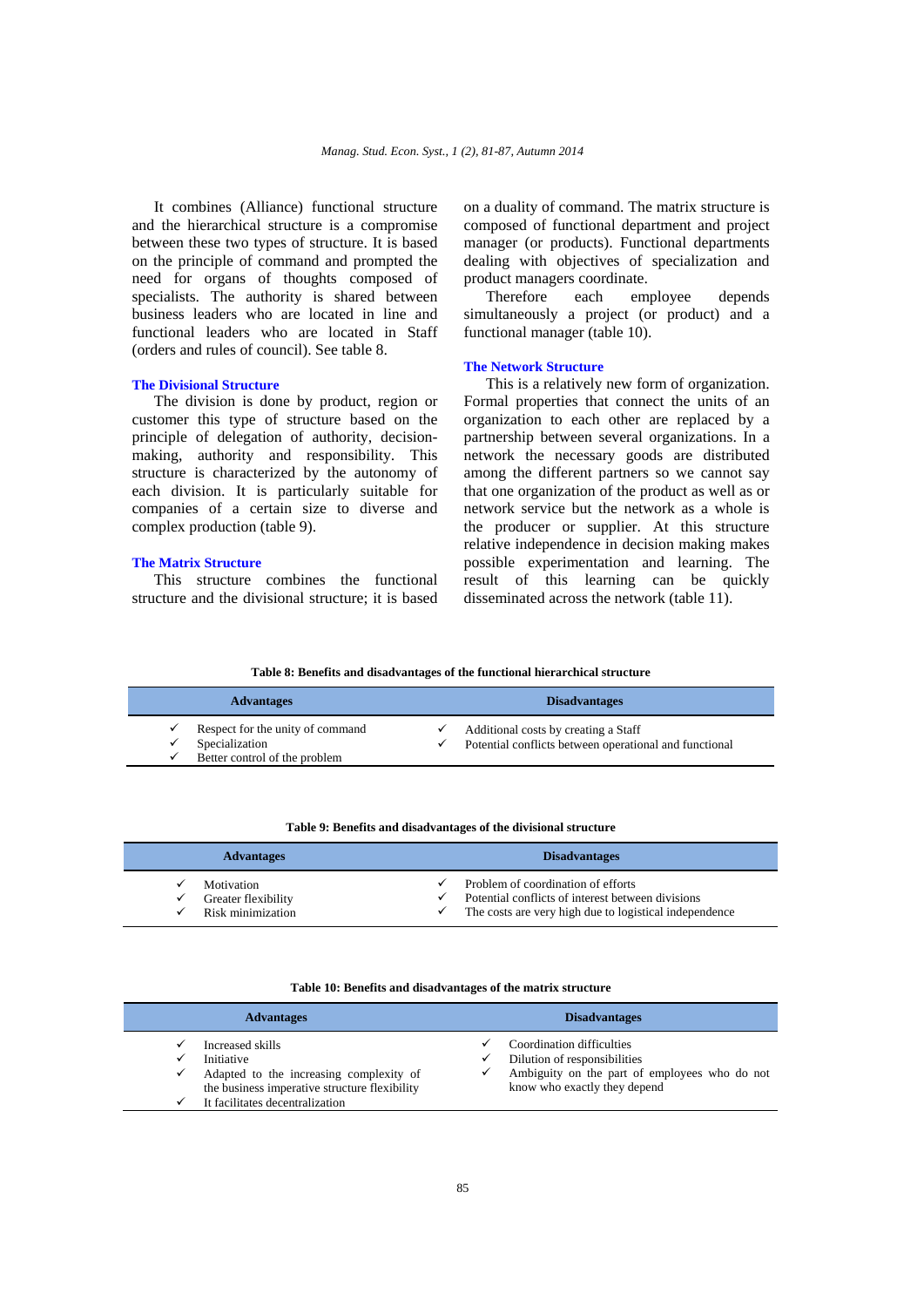## *A. Derbali*

| Table 11: Benefits and disadvantages of the network structure |  |  |  |  |  |  |  |
|---------------------------------------------------------------|--|--|--|--|--|--|--|
|---------------------------------------------------------------|--|--|--|--|--|--|--|

| <b>Advantages</b>                                            | <b>Disadvantages</b>                                                                                                                     |
|--------------------------------------------------------------|------------------------------------------------------------------------------------------------------------------------------------------|
| Encourage the sharing of information<br>Stimulate innovation | It takes a willingness of network members to work<br>together to solve problems of mutual interest and to<br>coordinate their activities |

## **CONCLUSION**

The sociology of organizations can be defined as a branch of sociology that studies how actors construct and coordinate the activities organized. It can also be defined as a social science that studies specific organizations named entities, and their modes of governance and interactions with their environment, and applies sociological methods to the study of these entities.

It is at the intersection of several disciplines, including economics of organization, management and organization theory.

The sociology of organizations, studying the phenomenon of organization raises recurring issues, which are often linked to tensions that affect organizations. They have given rise to various topics of study. For example:

- $\checkmark$  Cohesion. Studies enrolling in this theme are trying to understand how organizations manage to maintain their structure and identity, despite internal and external pressures they face.
- $\checkmark$  The study of the formal and informal structure. Many studies have sought to clarify the links between the formal structure and informal social relationships within organizations.
- Adaptation. How organizations manage innovation they and how do they integrate to fit their technical and social environment? Some studies try to understand how and why the formal structure evolves through the processes that govern the creation and modification of rules. Others interested in the integration of technical innovations in organizations. Some focus on cultural change. Finally, studies go beyond the traditional boundaries of the firm and seek to explain the innovation process of a business within its territory.
- The hierarchy and power relations. Topics include the autonomy of actors, different

types of organization (matrix, horizontal, pyramidal), power management, resource allocation, negotiation.

- The social and identity link, and cultural phenomena.
- The study of the flow of information and communication tools.
- Conflicting or pathological situations. Labor disputes, stress, insecurity, phenomenon of the closet, reduced productivity, absenteeism, identifying the causes of blockages within organizations.

## **REFERENCES**

- Aktouf, O. (1992). Management and Theories of Organizations in the 1990's: Towards a Critical Radical Humanism?, *Academy of Management Review*, 17 (3), pp. 407-431.
- Amblard, H., Bernoux, P., Herreros, G. and Livian, Y. F. (1996). *Les Nouvelles Approches Sociologiques des Organizations*, Paris: Seuil.
- Barbel, M. and Meier, O. (2006). *Manageor*, Dunod.
- Bergeron, P.F. (2001). Gaetan Marin: La gestion dynamique.
- Bernoux, P., Amblard, H., Herreros, G. and Livian, Y. F. (2005). *Les Nouvelles Approches Sociologiques Des Organizations*, Seuil.
- Bernoux, P. (1985). *La Sociologie Des Organisations*, Éditions du Seuil, Points.
- Boltanski, L. and Chiapello, E. (1999). *Le Nouvel Esprit du Capitalisme*, Gallimard.
- Bournonville, C. (1998). *Introduction aux Théories des Organisations*, Foucher.
- Boyer, L. and Equilbey, N. (1991). *Histoire du Management*, Paris: d'Organisation.
- Brunsonn, N. (1989). *The Organization of Hypocrisy-Talk, Decisions and Actions in Organizations*, Chichester: John Wiley and Sons, England.
- Callon, M. and Latour, B. (1991). *La Science Telle Qu'elle Se Fait*, La Découverte.
- Calvez, M. (2006). L'analyse Culturelle de Mary Douglas : Une Contribution à LaSsociologie des Institutions, Théories et Recherches. Available : http://sociologies.revues.org/522
- Coriat, B. and Weinstein, O. (1995). *Les Nouvelles Théories de L'entreprise*, LGF/Le Livre de poche ed.